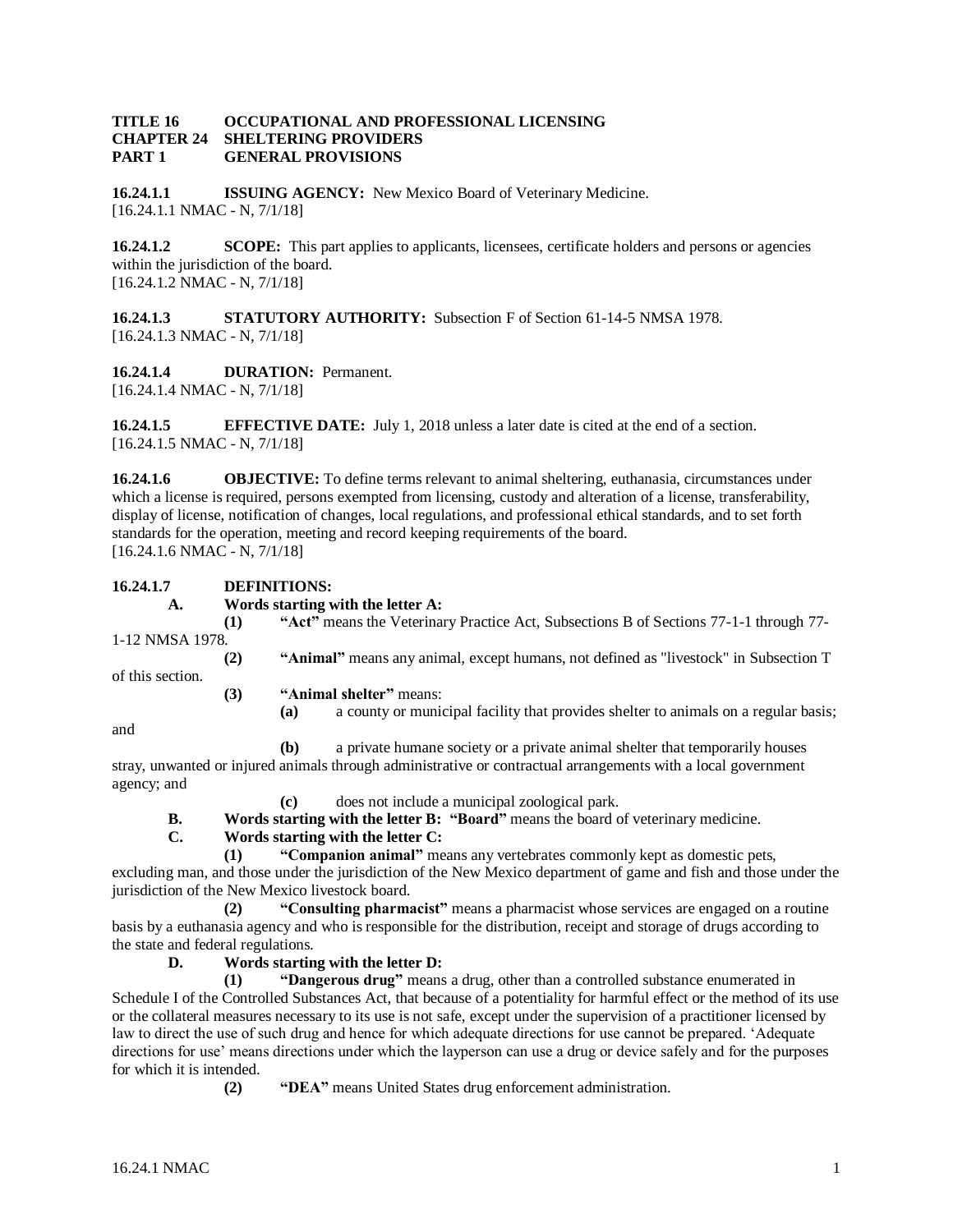**(3) "Disposition"** means the adoption of an animal; return of an animal to the owner; release of an animal to a rescue organization; release of an animal to another animal shelter or to a rehabilitator licensed by the department of game and fish or the United States fish and wildlife service; or euthanasia of an animal.

## **E. Words starting with E:**

**(1) "Emergency field euthanasia"** means the process defined by rule of the board to cause the death of an animal in an emergency situation when the safe and humane transport of the animal is not possible.

**(2) "Euthanasia"** means to produce the humane death of an animal by standards deemed acceptable to the board as set forth in its rules.

**(3) "Euthanasia agency"** means a facility licensed by the board that provides shelter to animals on a regular basis, including a humane society or a public or private shelter facility that temporarily houses stray, unwanted or injured animals, and that performs euthanasia.

**(4) "Euthanasia drugs"** means non-narcotic schedule II or schedule III substances and chemicals as set forth in the Controlled Substances Act, Section 30-31-1 et. seq. NMSA 1978, that are used for the purposes of euthanasia and pre-euthanasia of animals.

**(5) "Euthanasia instructor"** means a euthanasia technician or a veterinarian certified by the board to instruct other individuals in euthanasia techniques.

**(6) "Euthanasia technician"** means a person licensed by the board to euthanize animals for a euthanasia agency.

**(7) "Exotic"** means any vertebrate animals, excluding man, wild animals, livestock and companion animals.

**F. Words starting with F: "FDA"** means United States food and drug administration.

**G. Words staring with G:** [Reserved]

**H. Words starting with H: "Humanely"** means actions marked by compassion, sympathy or consideration, especially for the prevention of the suffering of the animal.

- **I. Words starting with I:** [Reserved]
- **J. Words starting with J:** [Reserved]
- **K. Words starting with K:** [Reserved]

**L. Words starting with L: "Livestock"** means all domestic or domesticated animals that are used or raised on a farm or ranch and exotic animals in captivity and includes horses, asses, mules, cattle, sheep, goats, swine, bison, poultry, ostriches, emus, rheas, camelids and farmed cervidae but does not include canine or feline animals.

**M. Words starting with M:** [Reserved]

**N. Words starting with N: "Non-livestock"** means any animal not covered under the definition of livestock in Subsection L of Section 77-1B-2 NMSA 1978.

- **O. Words starting with O:** [Reserved]
- **P. Words starting with P:** [Reserved]
- **Q. Words starting with Q:** [Reserved]

**R. Words starting with R: "Rescue organization"** means an organization that rescues animals and is not involved in the breeding of animals.

**S. Words starting with S:**

**(1) "Sharps"** means any discarded article that may cause punctures or cuts. Such wastes may include, but are not limited to needles, scalpel blades, glass slides, glassware, suture needles and trocars.

**(2) Supervising veterinarian"** means a person who is a New Mexico-licensed veterinarian, who holds both a valid New Mexico controlled substance license and a valid federal drug enforcement agency license and who approves the drug protocols and the procurement and administration of all pharmaceuticals at a euthanasia agency.<br>
T. V

**Words starting with T: [Reserved]** 

- **U. Words starting with U:** [Reserved]
- **V. Words starting with V:**

**(1) "Veterinarian"** means a person who is licensed as a doctor of veterinary medicine by the board of veterinary medicine pursuant to the Veterinary Practice Act, Section 61-14-1 et. seq. NMSA 1978.

**(2) "Veterinary facility**" means any building, mobile unit, vehicle or other location where services included within the practice of veterinary medicine are provided.

**W. Words starting with W: "Wild animal"** means any vertebrate animals under the jurisdiction of the New Mexico game and fish department.

**X. Words starting with X:** [Reserved]